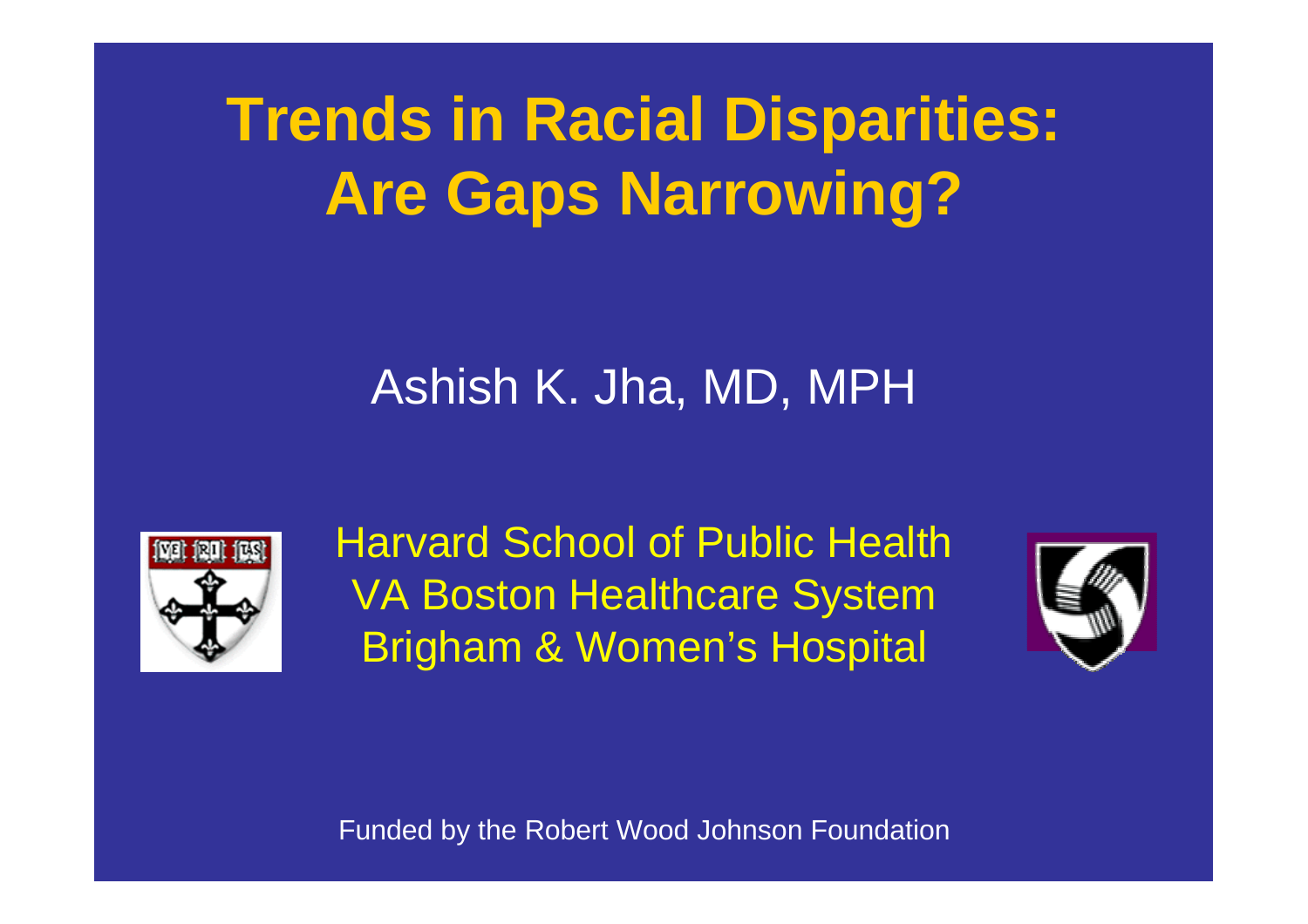#### **Unequal Care**

- Racial differences pervasive
	- Over 600 studies on racial differences in major surgeries
- 2001 IOM report on unequal care
	- Minorities receive worse quality of care
	- Large gaps in receipt of major procedures
	- Not explained by clinical or patient factors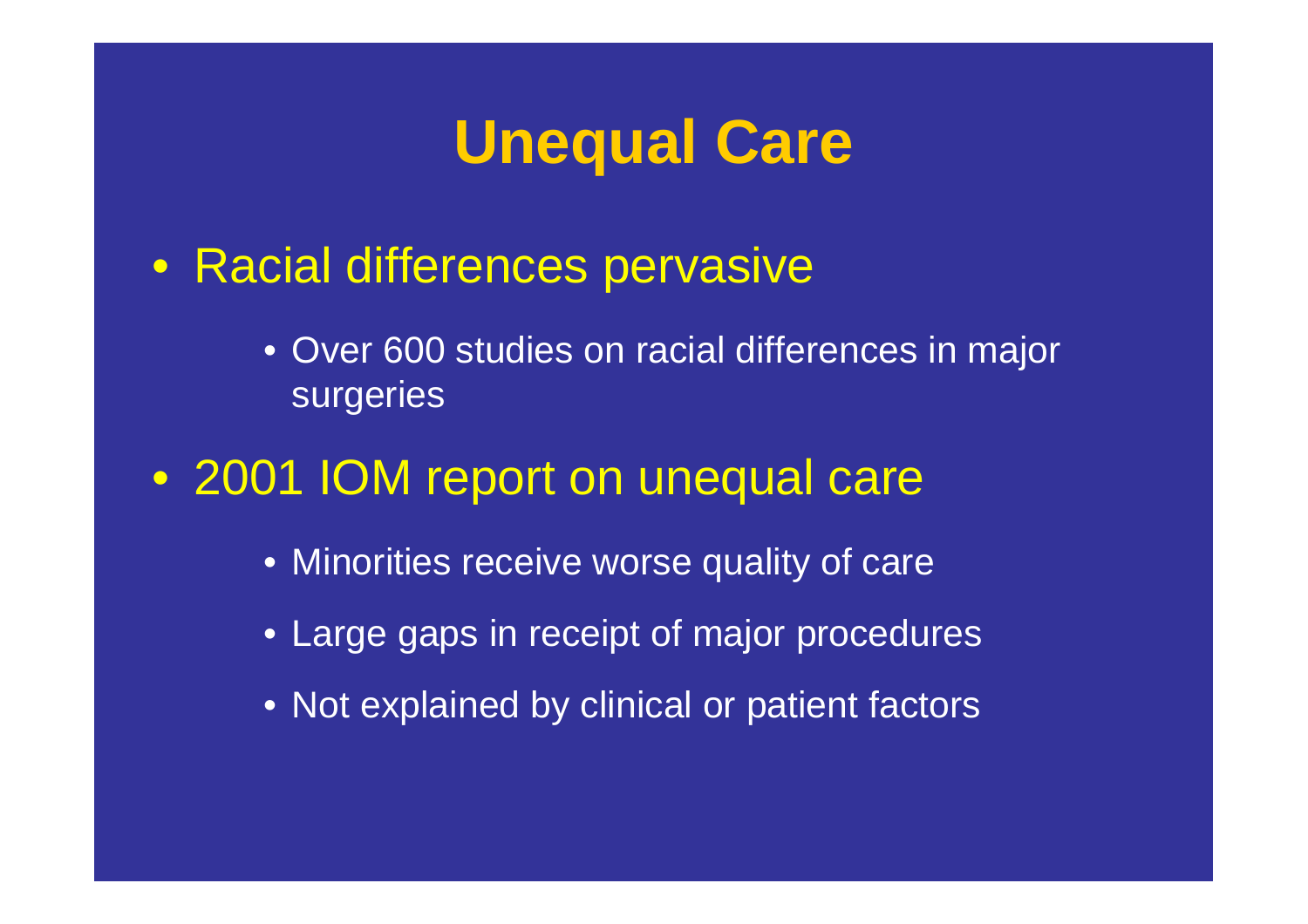### **The Response**

- NIH -- 1993
	- Studies should focus on minority populations
	- Include minorities in clinical studies
- HHS -- 1996
	- OMH funding increased
	- National effort to decrease disparities
- Various state and local initiatives
	- 37 states created Offices of Minority Health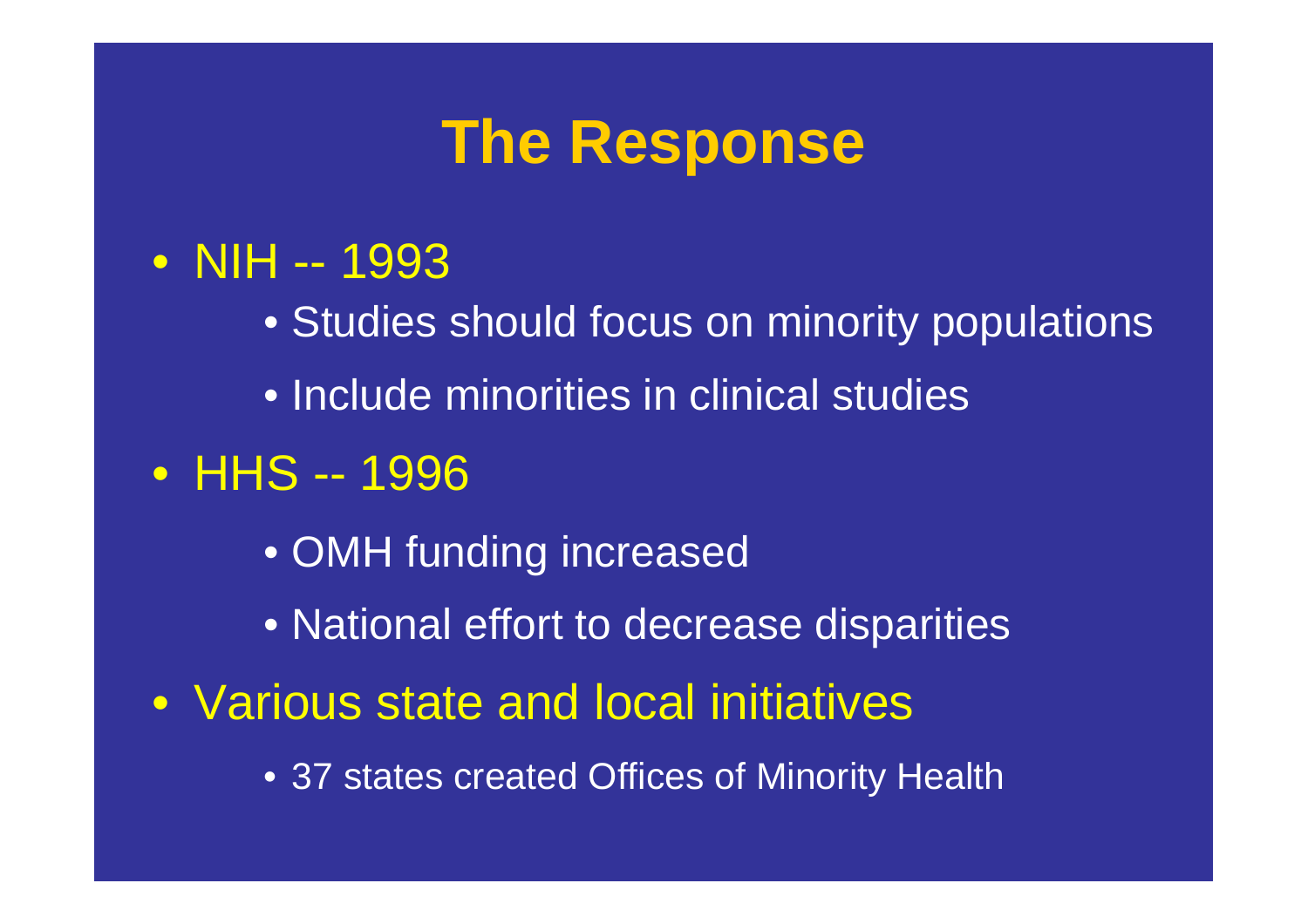### **Research Questions**

- Have gaps in care between blacks and whites gaps narrowed in:
	- In national rates of surgery among Medicare enrollees?
	- In local regions across the nation?
	- In the Medicare Managed Care program?
	- Among patients with Acute MI?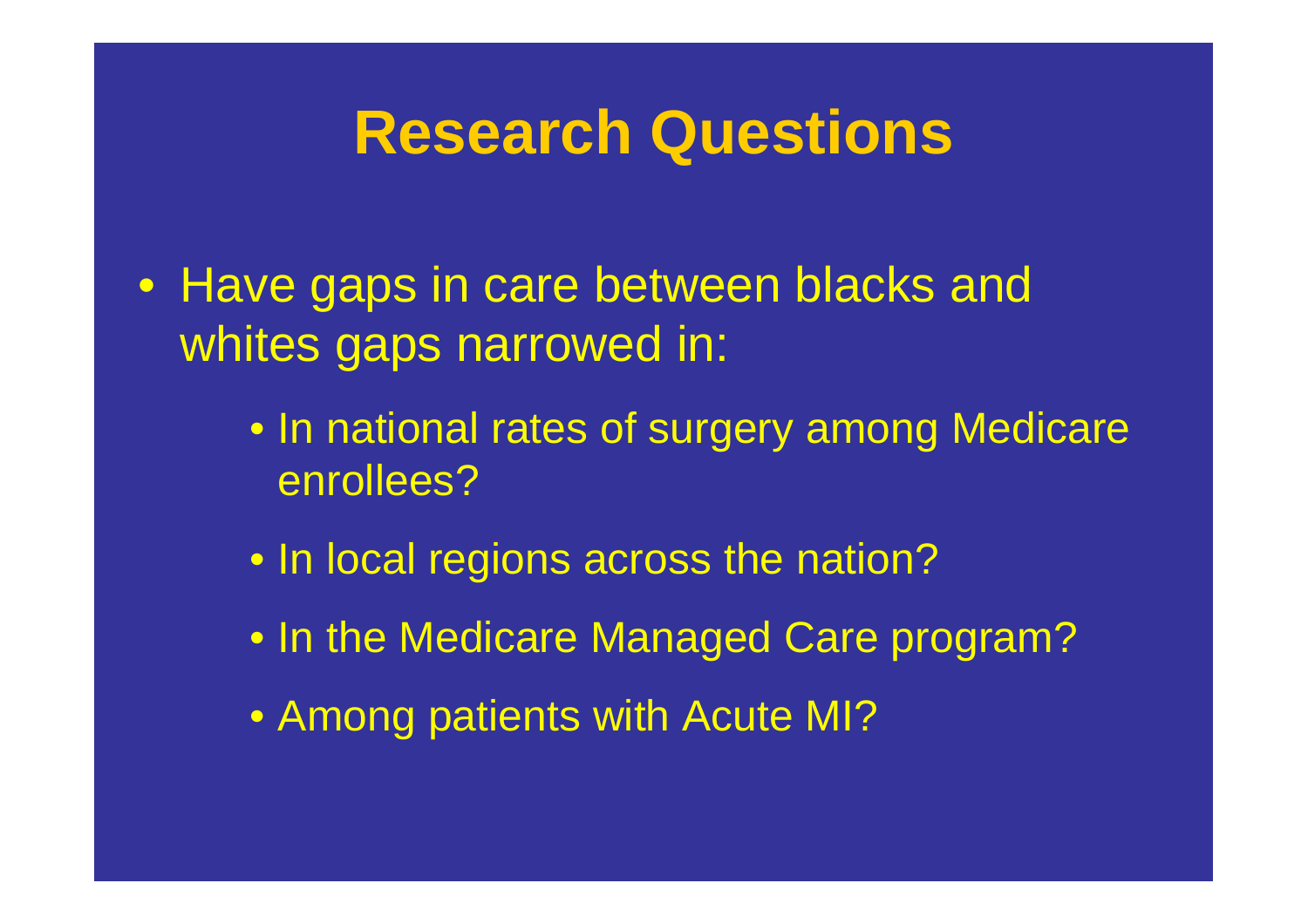#### **Data**

- Medicare Inpatient Files, 1992–2001
- Nine common, major surgeries
- Analysis:
	- Procedure rates for men and women
	- National analyses
	- Regional analyses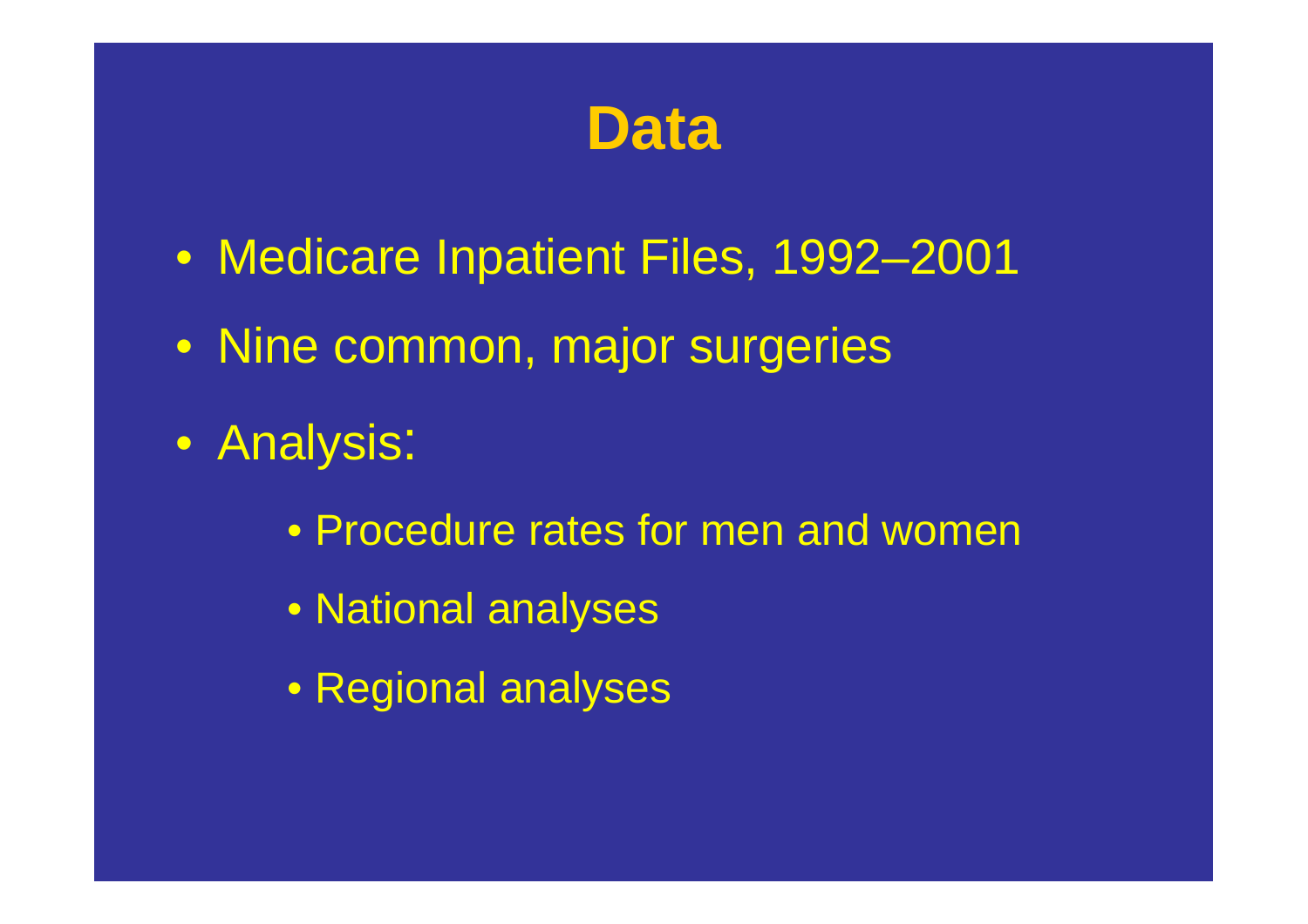## **Results**

- Stable or widening gaps for major surgeries
	- No local regions have eliminated gaps
- Medicare managed care programs
	- Narrowing of gaps for simple tests
	- Widening of gaps for clinical management such as adequate cholesterol control
- For patients with AMI
	- Unchanged for procedures such as bypass surgery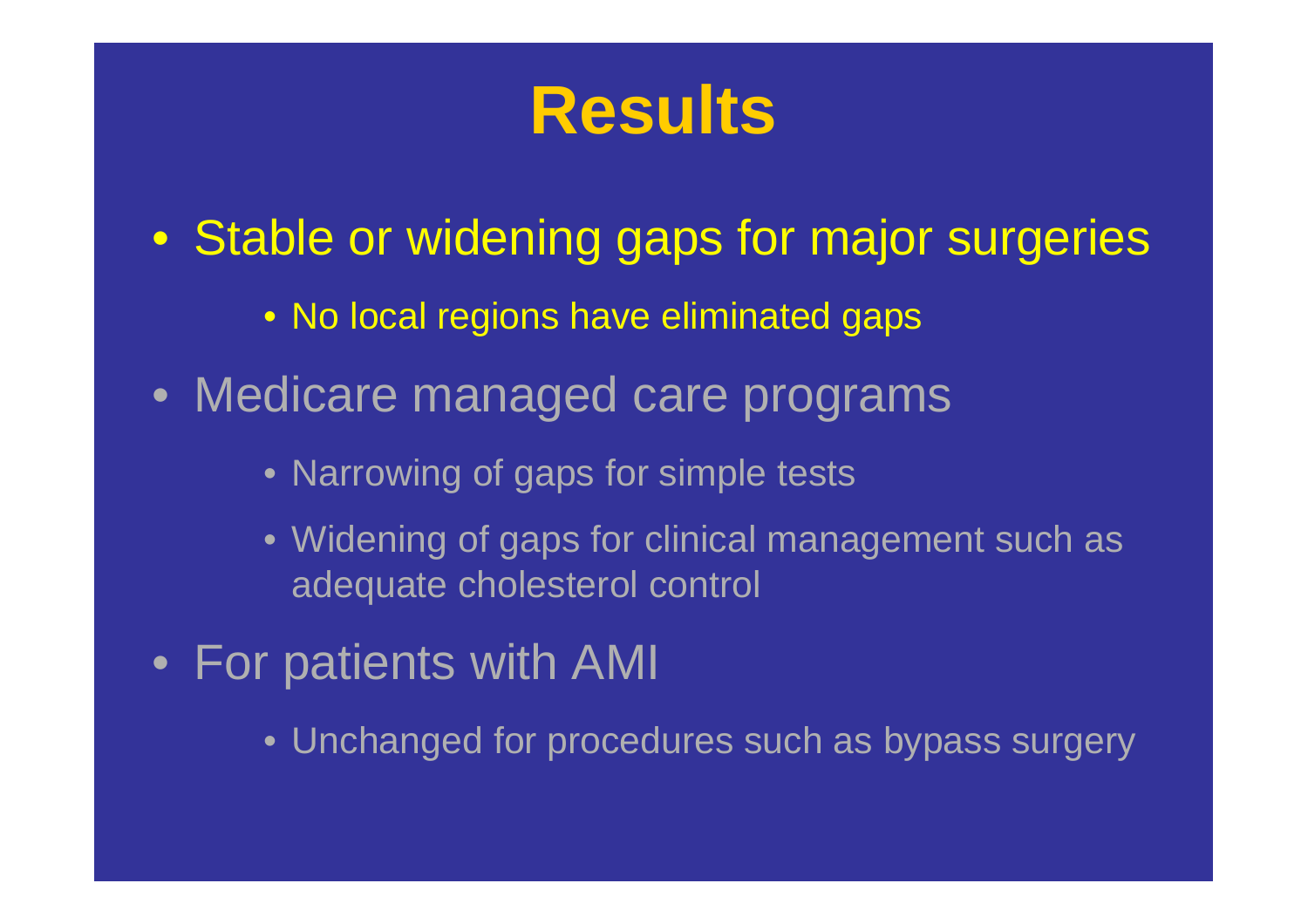#### **National Hip Replacement Rates**

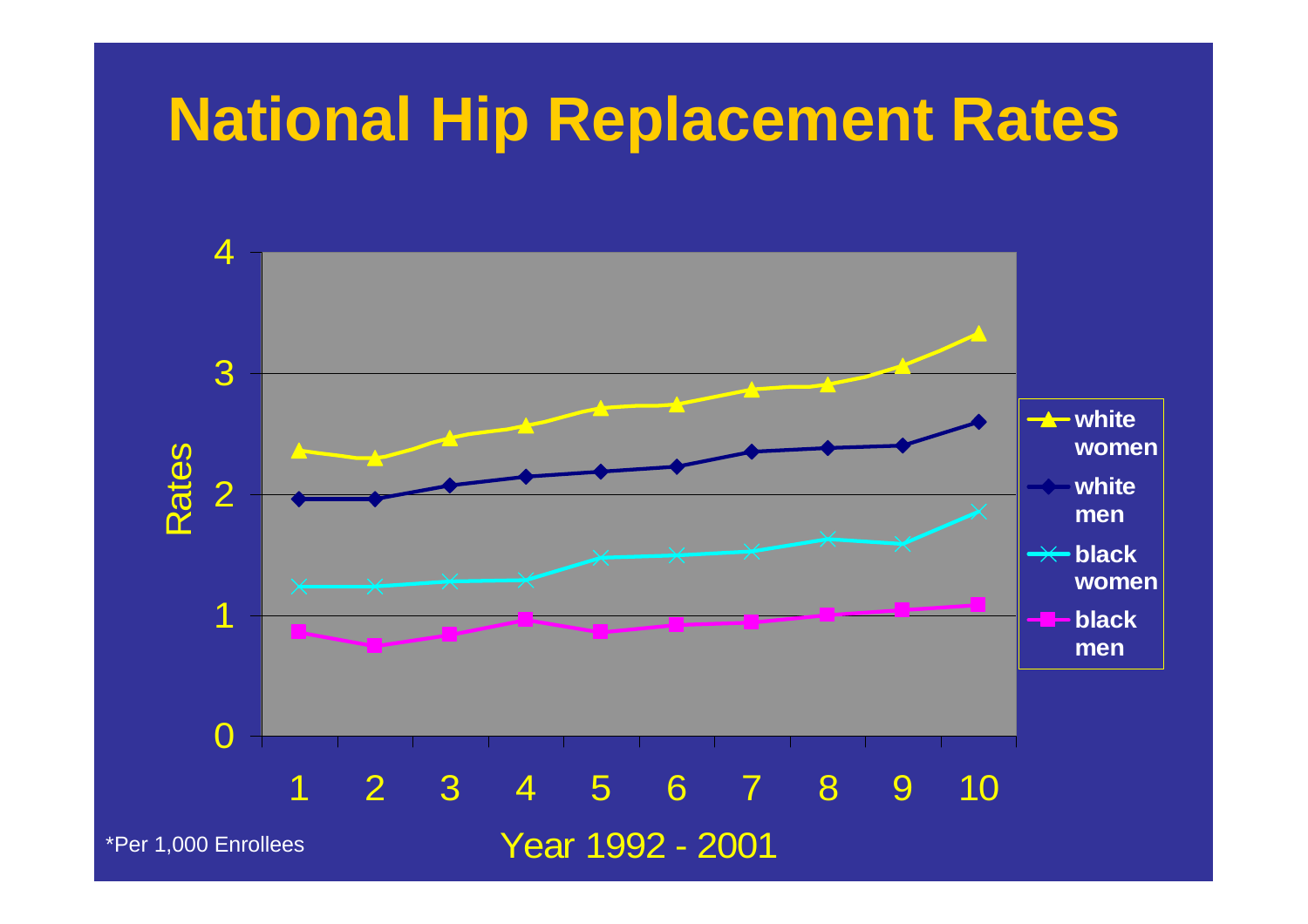## **National CABG Rates**

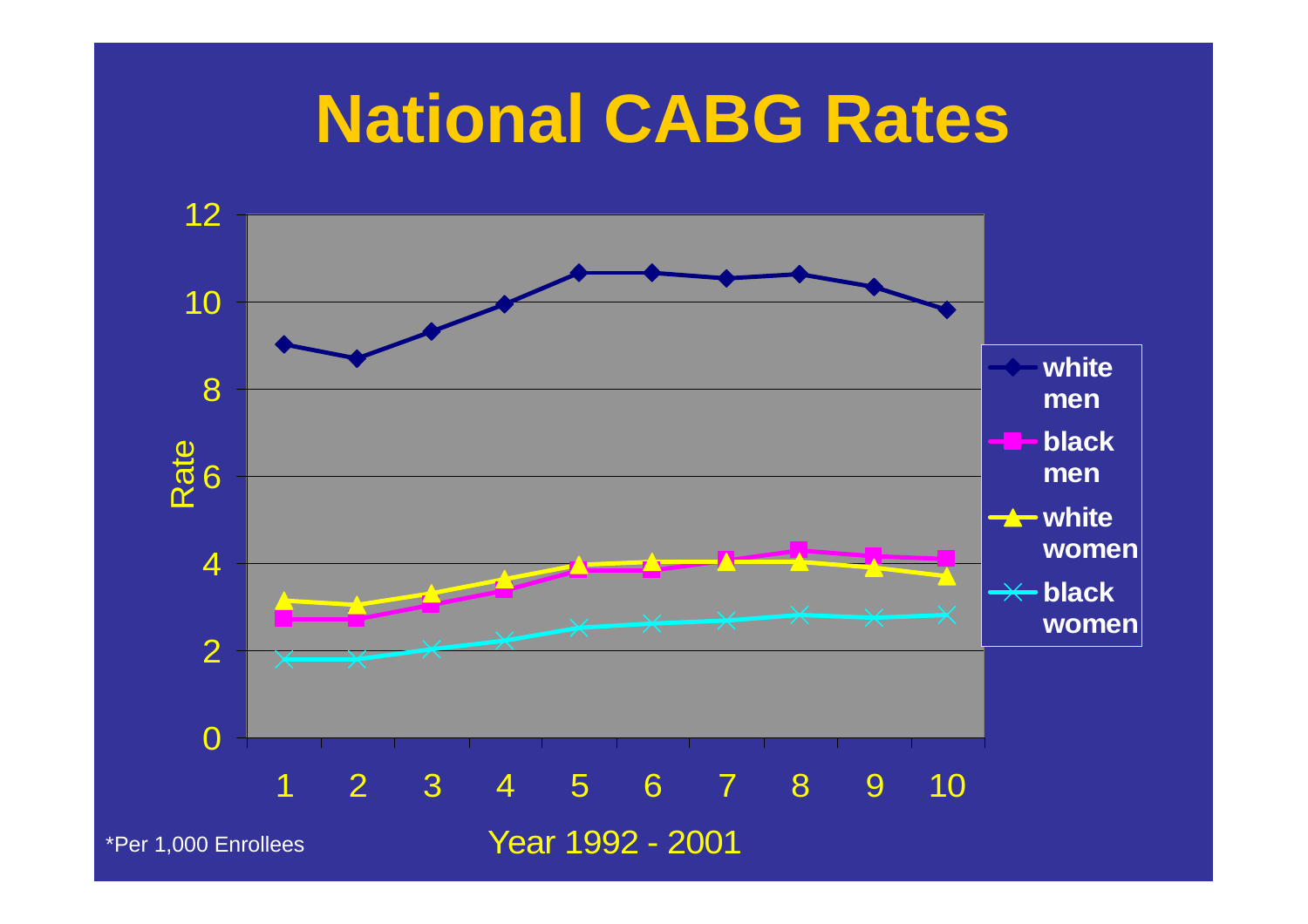## **National CEA Rates**

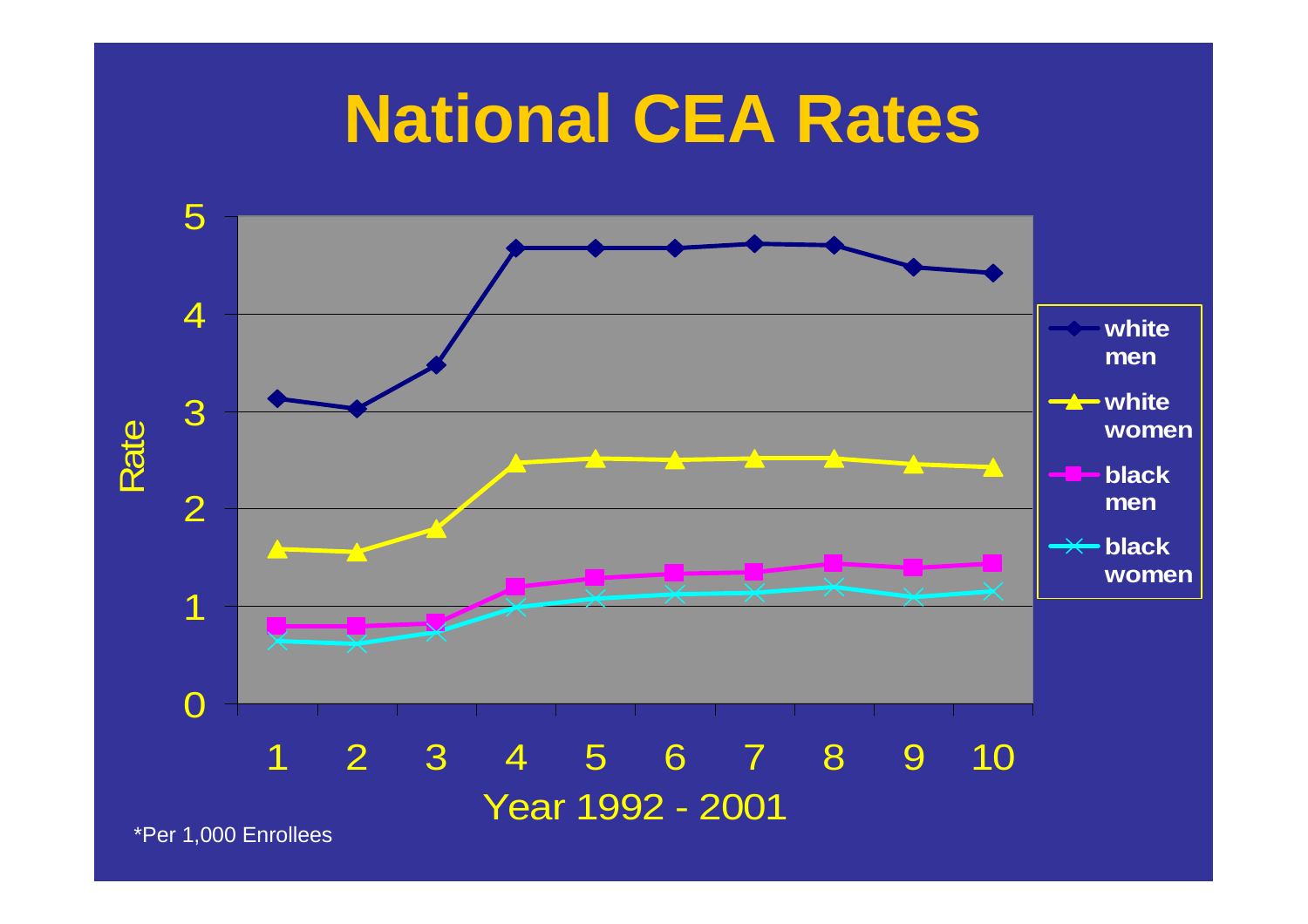# **Summary: National Analyses**

|                             | <b>Change in</b><br><b>W-B Gap</b> |
|-----------------------------|------------------------------------|
| <b>Knee Replacement</b>     |                                    |
| <b>Back Surgery</b>         |                                    |
| <b>Hip Replacement</b>      | $\mathbf{1}$                       |
| Appendectomy                | 1                                  |
| <b>Valve Replacement</b>    | 1                                  |
| <b>AAA Repair</b>           | J                                  |
| Angioplasty                 | <b>Signal</b>                      |
| <b>Heart Bypass Surgery</b> | $\qquad \qquad$                    |
| <b>Carotid Surgery</b>      |                                    |

Per 1,000 male enrollees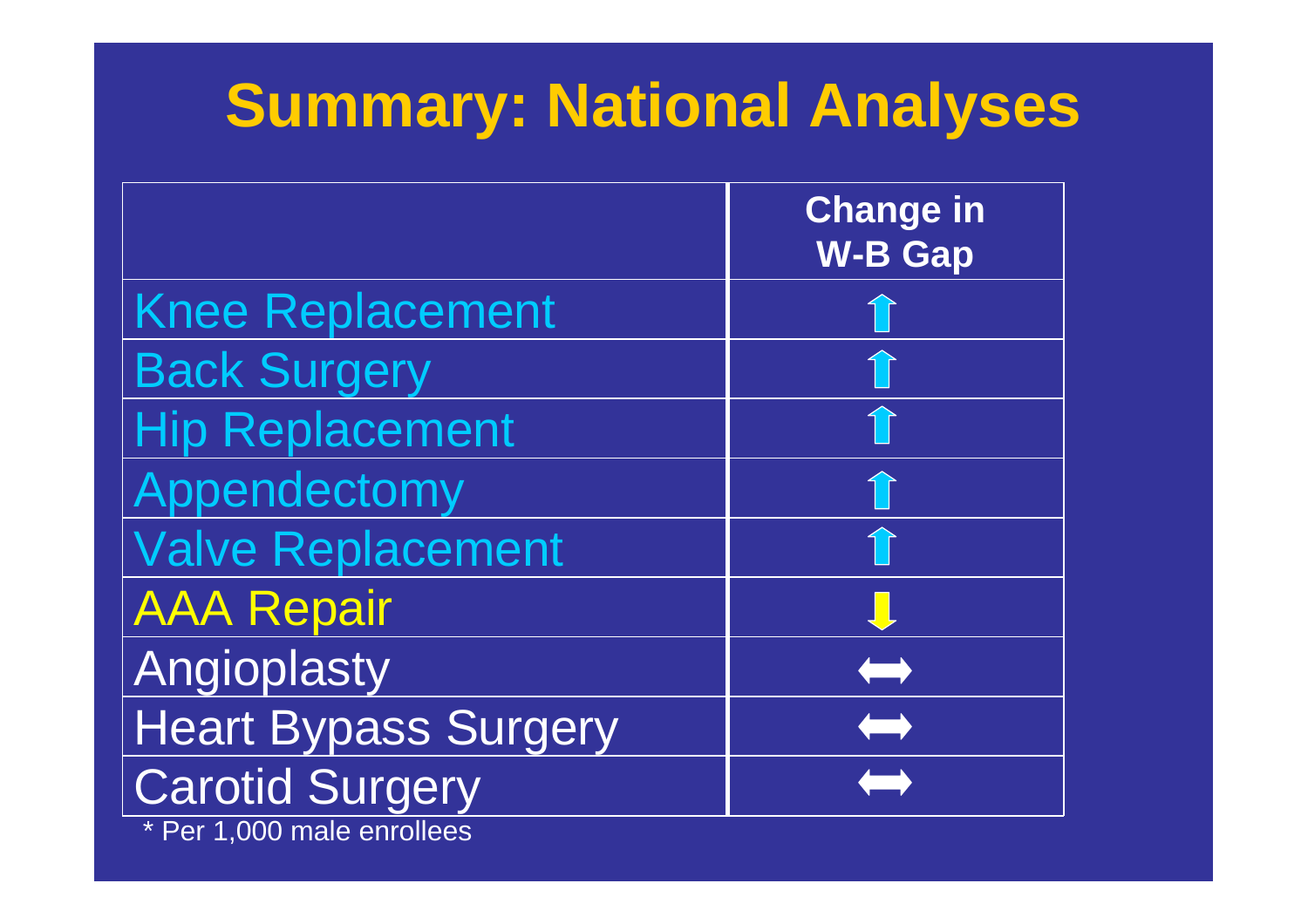# **Summary: Regional Analyses**

|                        | <b>Local regions</b>   |                       |                                |
|------------------------|------------------------|-----------------------|--------------------------------|
|                        | 1992<br>$W-B$ Gap $>0$ | Gap<br><b>Widened</b> | 2001<br><b>Gaps Eliminated</b> |
| <b>Men</b>             |                        |                       |                                |
| <b>Hip Replacement</b> | 100%                   | 85%                   | 0%                             |
| <b>Carotid Surgery</b> | 100%                   | 79%                   | $0\%$                          |
| <b>Heart Bypass</b>    | 100%                   | 43%                   | $\overline{0\%}$               |
| <b>Women</b>           |                        |                       |                                |
| <b>Hip Replacement</b> | 100%                   | 85%                   | 0%                             |
| <b>Carotid Surgery</b> | 100%                   | <b>74%</b>            | $0\%$                          |
| <b>Heart Bypass</b>    | 100%                   | 23%                   | $0\%$                          |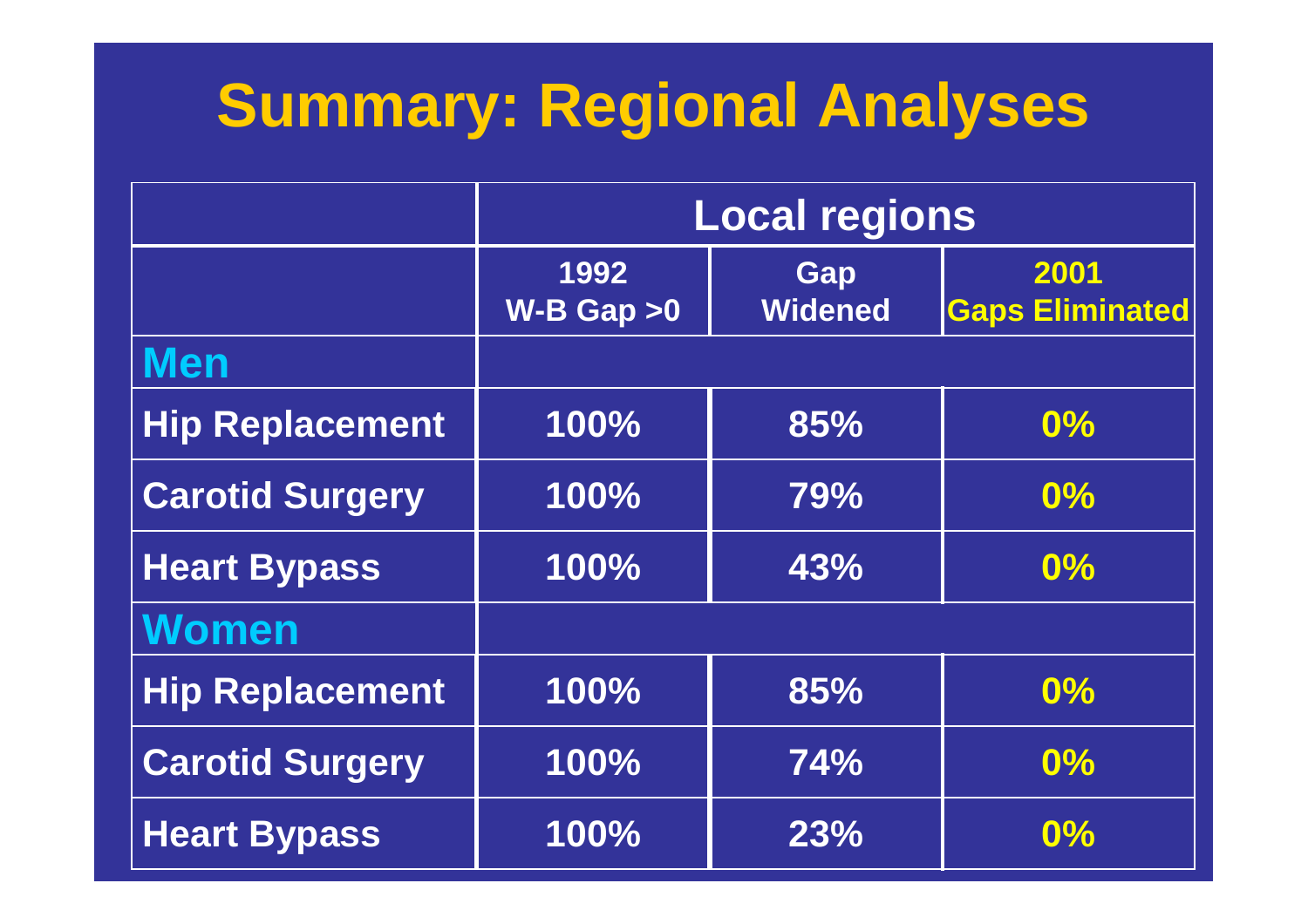## **Results**

- Stable or widening for major surgeries
	- No local regions have eliminated gaps
- Medicare managed care programs
	- Narrowing of gaps for simple tests
	- Widening of gaps for clinical management such as adequate cholesterol control
- For patients with AMI
	- Unchanged for procedures such as bypass surgery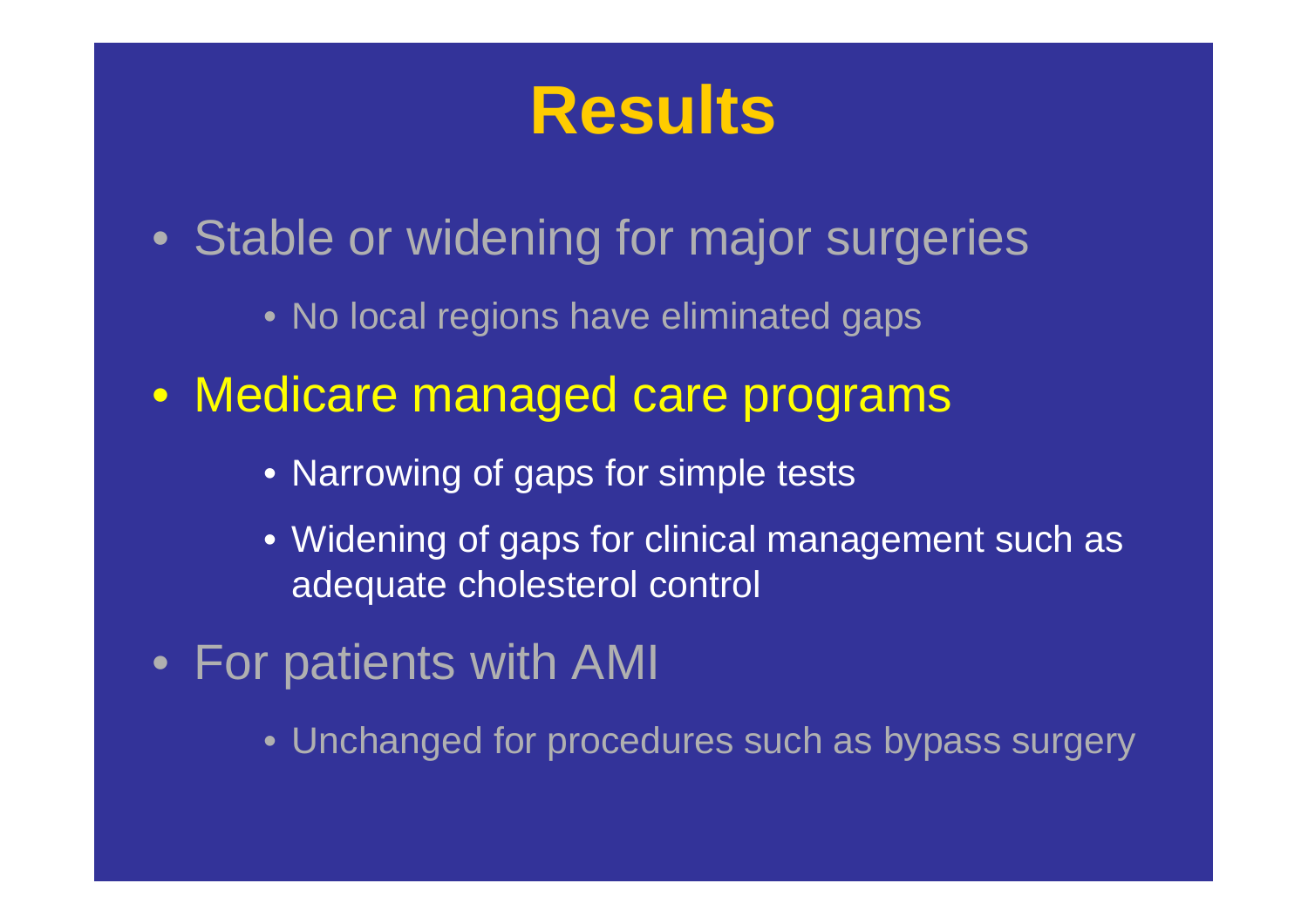### **Medicare Managed Care**

#### **Diabetics Receiving Cholesterol Testing**



Trivedi AM, Zaslavsky AM, Schneider EC, Ayanian JZ. Trends in the Quality of Care and Racial Disparities in Medicare Managed Care. N Engl J Med 2005;353:692-700.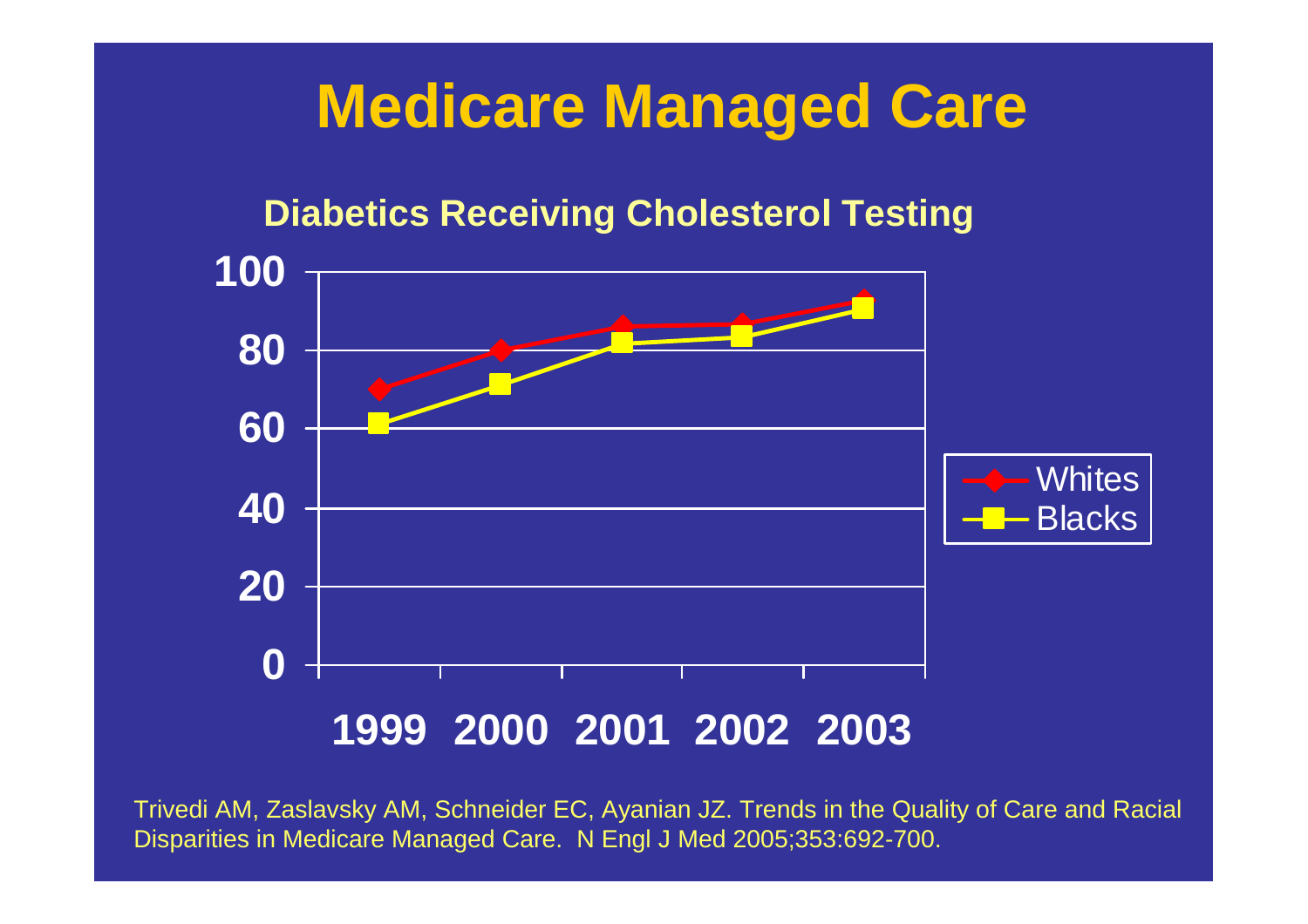## **Medicare Managed Care**

**Coronary heart disease and adequate cholesterol treatment**



Disparities in Medicare Managed Care. N Engl J Med 2005;353:692-700.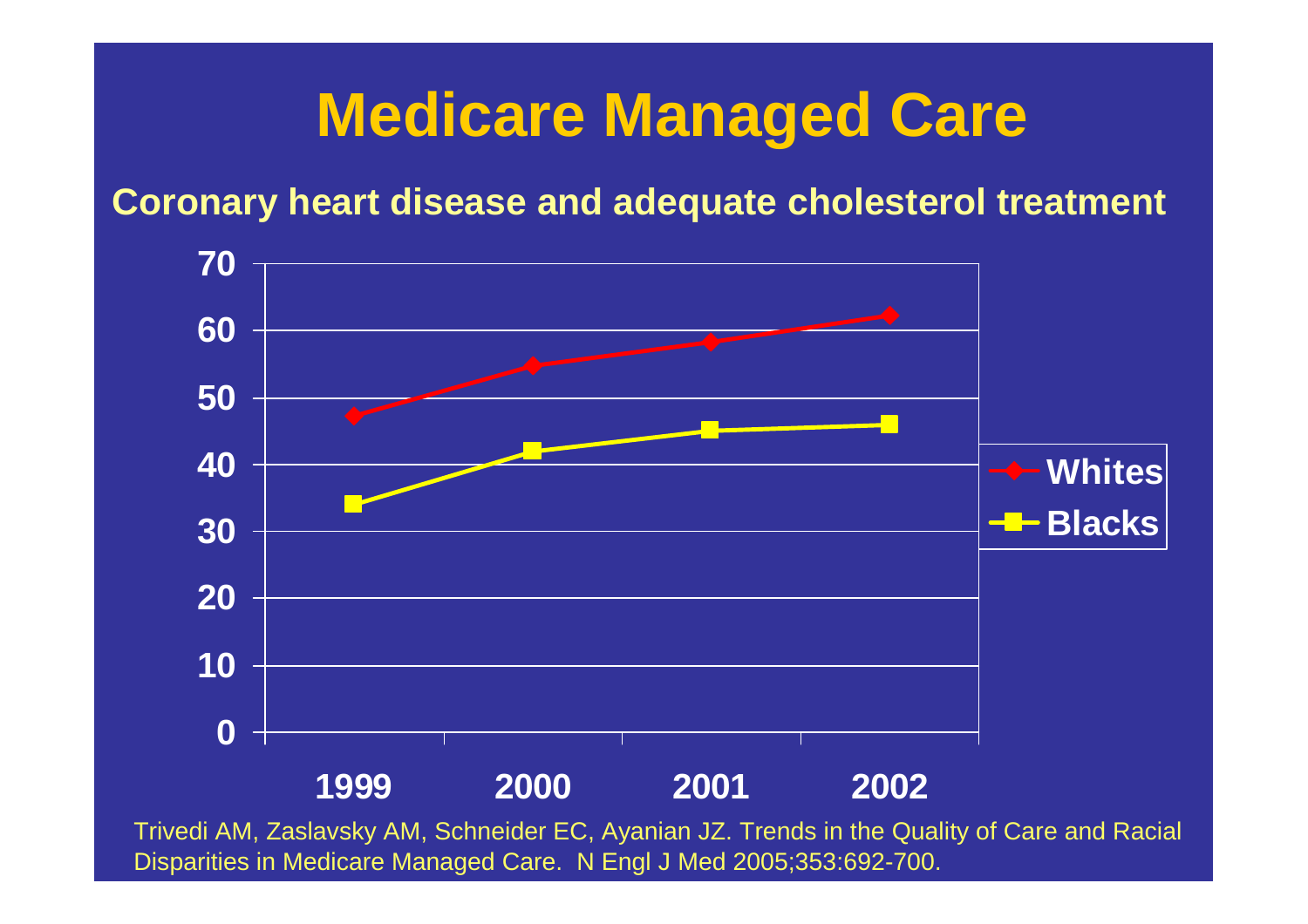## **Results**

- Stable or widening gaps for major surgeries
	- No local regions have eliminated gaps
- Medicare managed care programs
	- Narrowing of gaps for simple tests
	- Widening of gaps for clinical management such as adequate cholesterol control
- For patients with Acute MI
	- Unchanged for procedures such as bypass surgery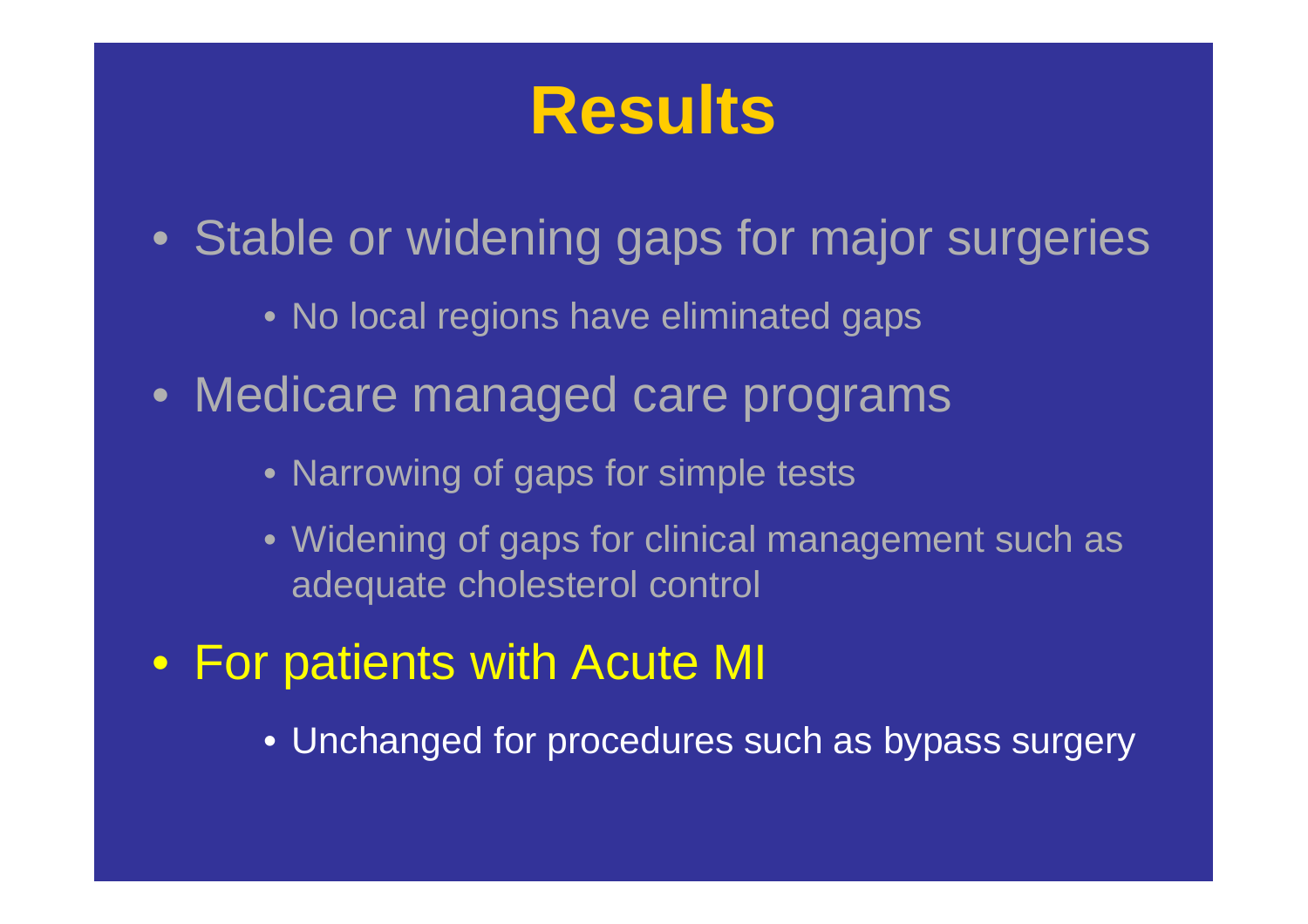# **National Registry of AMI**

#### **Rates of Treatments Among Patients with Acute MI**

|                                    | 1994-1996 | 2000-2002       |
|------------------------------------|-----------|-----------------|
|                                    | W-B Gap   | $W - B$ Gap     |
|                                    | Present?  | <b>Remains?</b> |
| <b>Primary Treatment Endpoints</b> |           |                 |
| <b>Reperfusion in 24 hrs</b>       | Yes       | Yes             |
| Angioplasty                        | Yes       | Yes             |
| Coronary angiography               | Yes       | Yes             |
| <b>Bypass surgery</b>              | Yes       | Yes             |
| Aspirin in 24hrs                   | <b>No</b> | <b>No</b>       |
| <b>Beta-blockers in 24hrs</b>      | <b>No</b> | <b>No</b>       |

Vaccarino V, Rathore SS, Wenger NK, Frederick PD, Abramson, JL, Barron, HV, Manhapra A, Mallik S, Krumholz HM. Sex and Racial Differences in the Management of Acute Myocardial Infarction, 1994 through 2002. N Engl J Med 2005;353:671-682.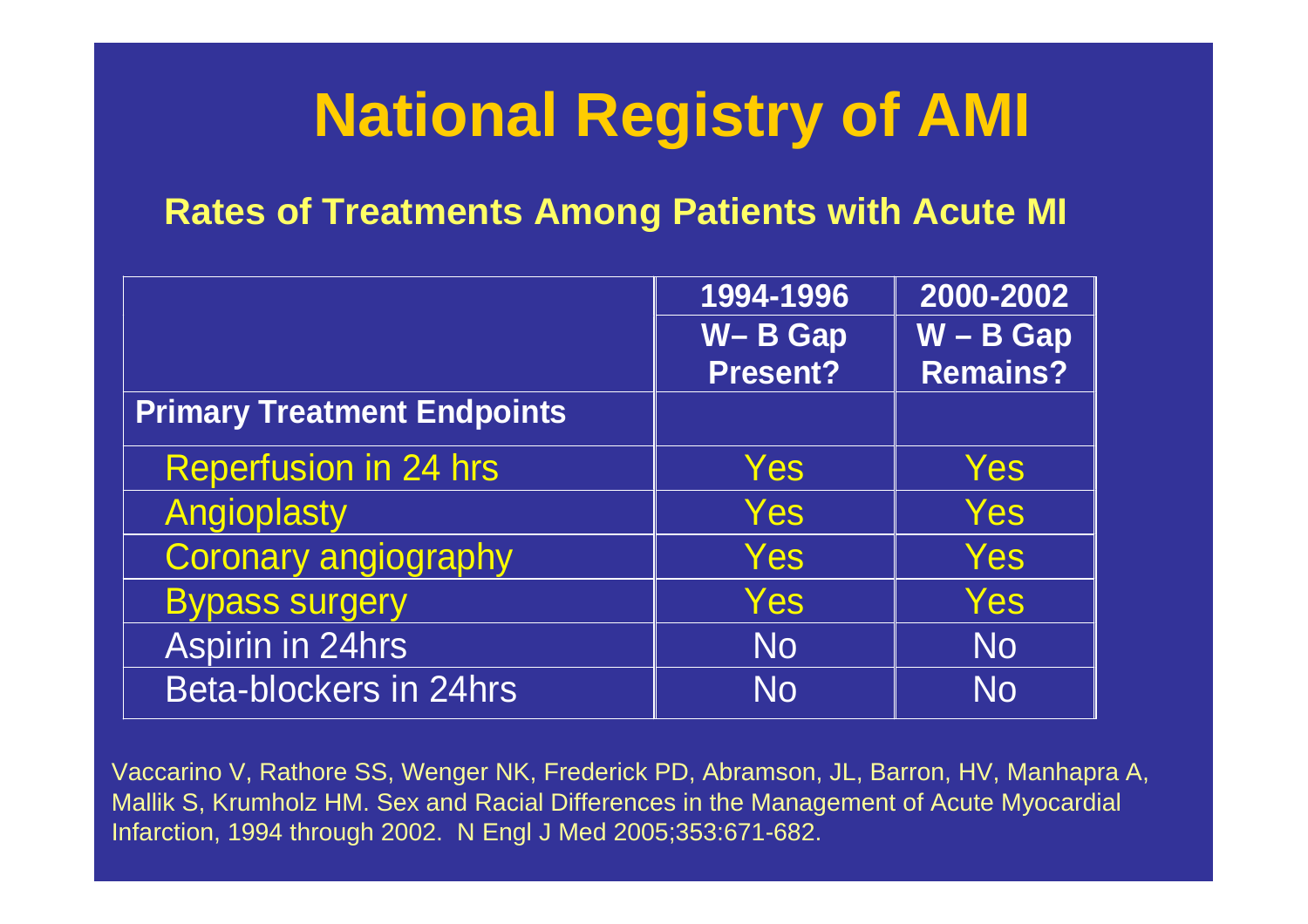#### **Discussion: Racial Gaps in Care**

- Stable or widening for major surgeries
	- No local regions have eliminated gaps
- Medicare managed care programs
	- Narrowing of gaps for simple tests
	- Widening of gaps for clinical management such as adequate cholesterol control
- For patients with AMI
	- Unchanged for procedures such as bypass surgery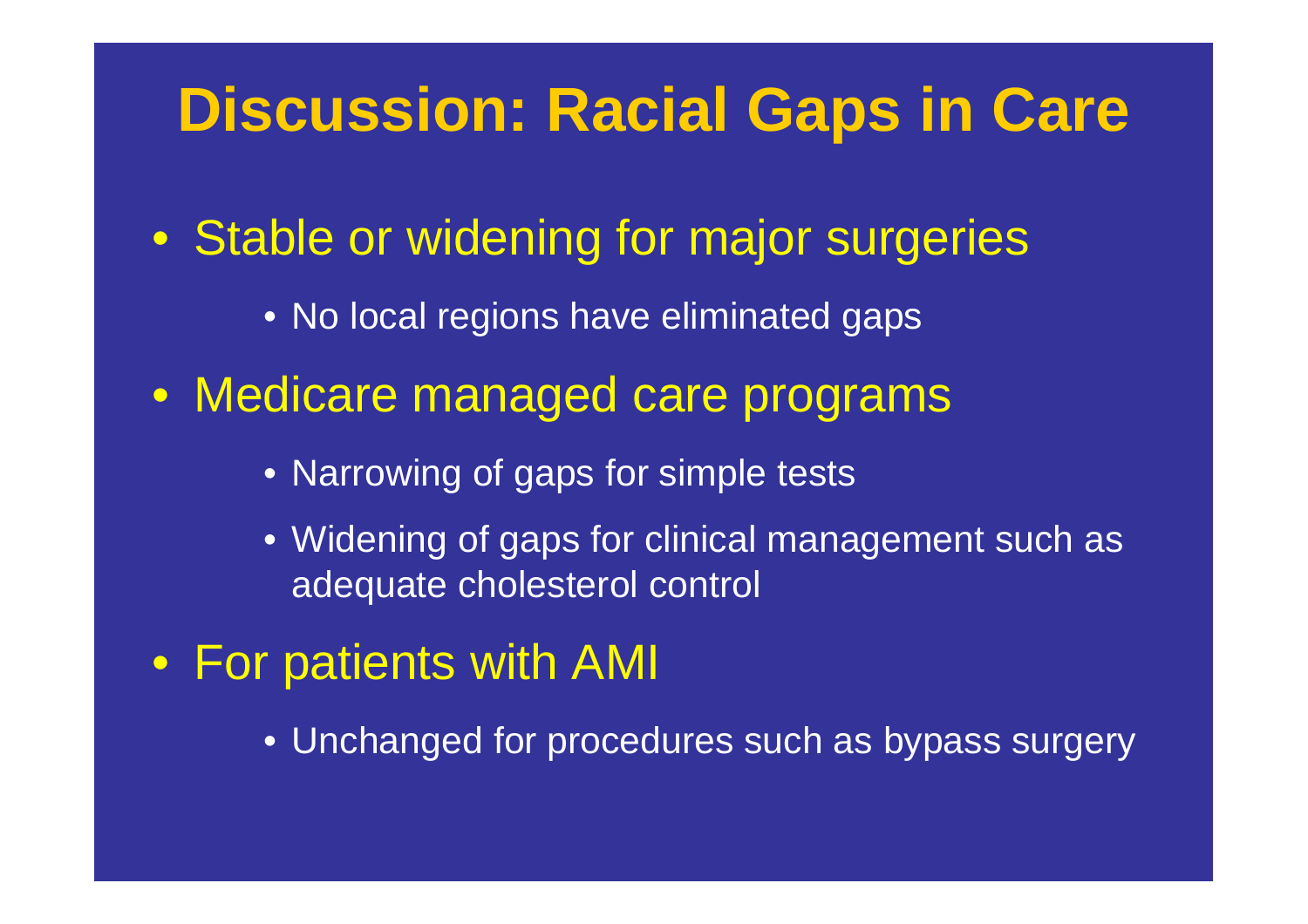## **Limitations**

• Limited adjustment for financial status

- All patients in each of the three studies insured
- Limitations of race data
	- Small percentage of Hispanics
- No data on patient preference